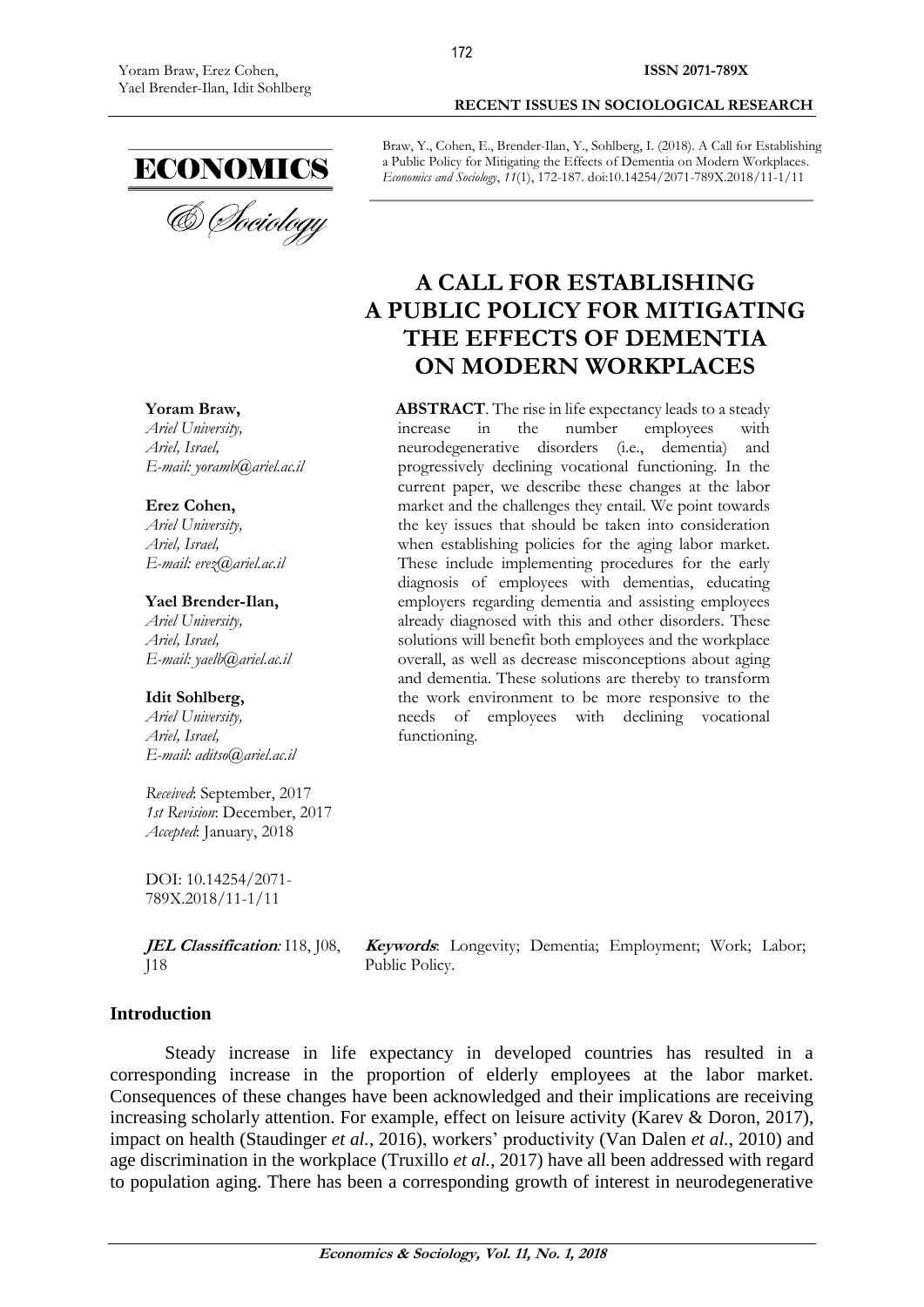| Yoram Braw, Erez Cohen,          | <b>ISSN 2071-789X</b>                         |
|----------------------------------|-----------------------------------------------|
| Yael Brender-Ilan, Idit Sohlberg |                                               |
|                                  | <b>RECENT ISSUES IN SOCIOLOGICAL RESEARCH</b> |

173

disorders (i.e., dementia) as the age composition of population also changes (Mehta & Yeo, 2017; Rossor *et al.*, 2016).

The expected steady upsurge in elderly employees with dementia, however, did not receive adequate attention up-to-date (see: 2. Methodological approach). This is unfortunate as it is expected to be a key factor in shaping the future labor market. The current qualitative review aims to: (a) Briefly review of the ongoing rise in life expectancy and its impact on the labor market, issues that were addressed in earlier publications (e.g., Harper, 2014). (b) Delineate the challenges that these changes entail. (c) Encourage informed decision making by acquainting policymakers with the knowledge that was gained over the years in the field of geriatric clinical neuropsychology (Rycroft & Giovannetti, 2017).

# **1. Literature review**

# *1.1. Rise in life expectancy and its impact on the labor market*

Life expectancy at birth in developed countries has increased by about 30 years in the last century (Christensen *et al.*, 2009). As evident in *Graph 1*, life expectancy at birth was 48.35 years in 1900. In contrast, those born in 2014 could expect to live, on average, 81.89 years.Correspondingly, conditional life expectancy in old age is also rising. As shown in *Graph 1*. Labor force participation rate, 65 or older, percent in same age group (i.e., number of employed people of a given age as a percentage of the total number of people in that same age group), OECD countries, 2000-2015.

Labor force participation rate, 65 or older, percent in same age group (i.e., number of employed people of a given age as a percentage of the total number of people in that same age group), OECD countries, 2000-2015, 65 year-olds were expected to live an additional  $11.85$  years at the beginning of the  $20<sup>th</sup>$  century and are now expected to live for another 20.34 years. This unprecedented and rapid aging of the population is correlated with major technological and medical advances. For example, the first half of the 20<sup>th</sup> century witnessed a sharp decline in infant mortality rates while a decrease in tobacco use and cardiovascular disease mortality were evident in more recent decades (Mathers *et al.*, 2015).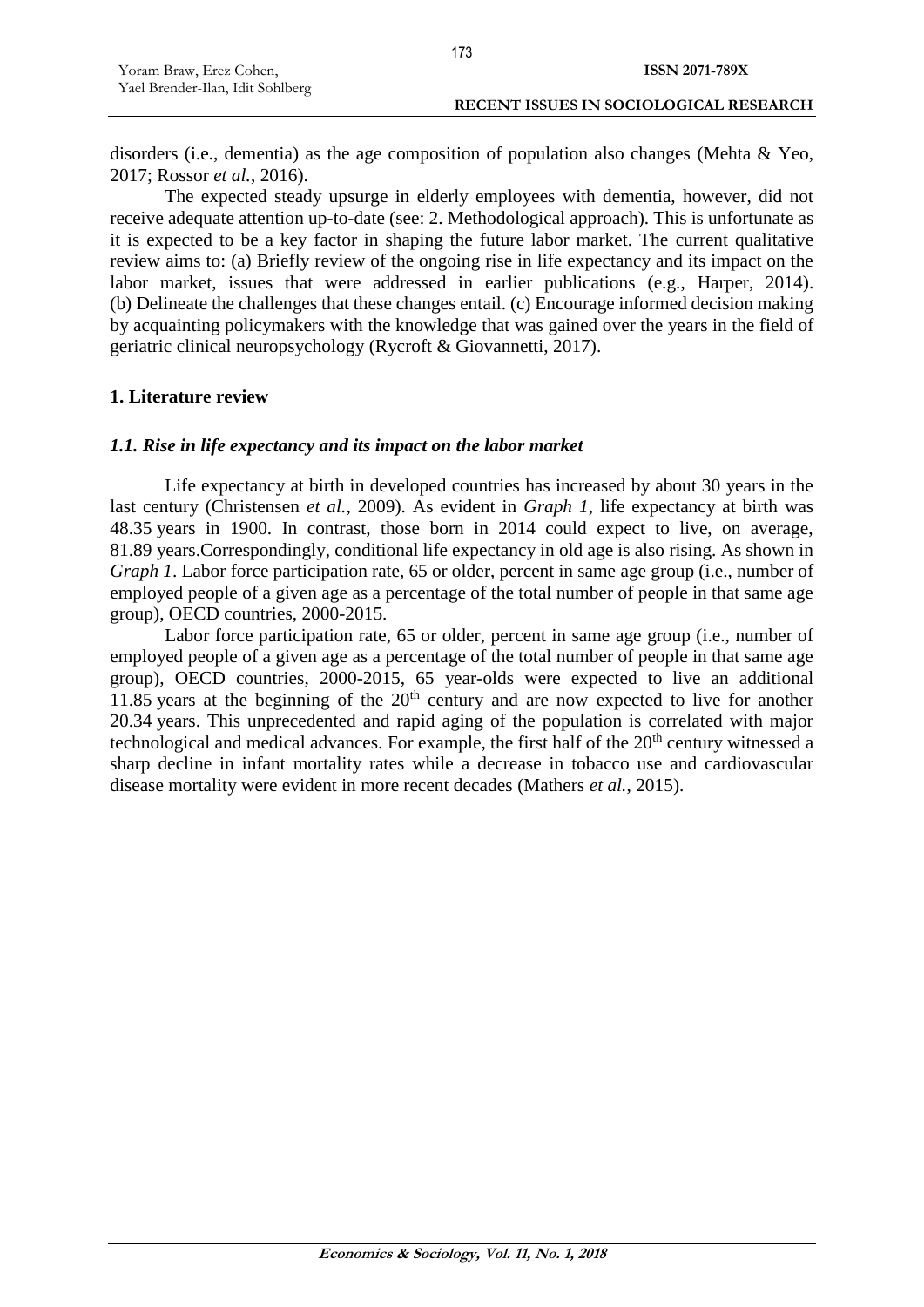



Graph 1. Life expectancy at birth, and conditional life expectancy at age 65, average of OECD countries<sup>1</sup>, 1900-2014

*Source*: The Human Mortality Database (HMD).

 $\overline{a}$ 

The aging of the population is expected to continue and by 2050 two billion people will be aged 60 or older, accounting for 21% of the world's population (Harper, 2014). The elderly will consequently comprise an increasingly larger segment of the population, a change that will be particularly notable for those older than 80; their number, worldwide, will rise from 69 million to 379 million by 2050, at which point they will comprise nearly 10% of the population of developed countries (Harper, 2014). This will have a profound impact on the labor market, one that is already felt at present. More specifically, the aging of the population necessitates larger financial reserves and more far-sighted planning by individuals before retirement. It also threatens the financial stability of pension funds, leading state and local governments to allocate an increasing proportion of their budgets to retirement benefits (Kiewiet  $&$  McCubbins, 2014). These measures, however, are insufficient and the system in its current form has been deemed unsustainable (Baruch *et al.*, 2014). Consequently, sociopolitical pressures are mounting to raise the age of retirement and even abolish fixed-age retirement altogether (Baruch *et al.*, 2014). These have a synergic effect with other public policy and societal changes, including: (a) Legislation and court decisions that make layoff procedures more complicated and, consequently, decrease the retirement of elderly employees (e.g., prelayoff due process hearing requirements, age discrimination legislation, etc.) (b) Changes in the perception of employment on the individual level (e.g., recognizing the positive effect of work on preservation of cognitive functioning during aging; Phillips, 2017). (c) Changes in the conceptualization of retirement on the societal level. More specifically, mandatory retirement is increasingly perceived as infringing on basic human rights (e.g., freedom of occupation) and a form of ageism.

All of the above-mentioned factors fuel a steady rise in the proportion of elderly employees in the labor market. As can be evident in *Graph 2*, the labor force participation rate

<sup>1</sup> Austria, Denmark, France, Germany, Iceland, Israel, Japan, Italy, Canada, Norway, Netherlands, Spain, Sweden, Switzerland, UK, and the US. Source: The Human Mortality Database (HMD).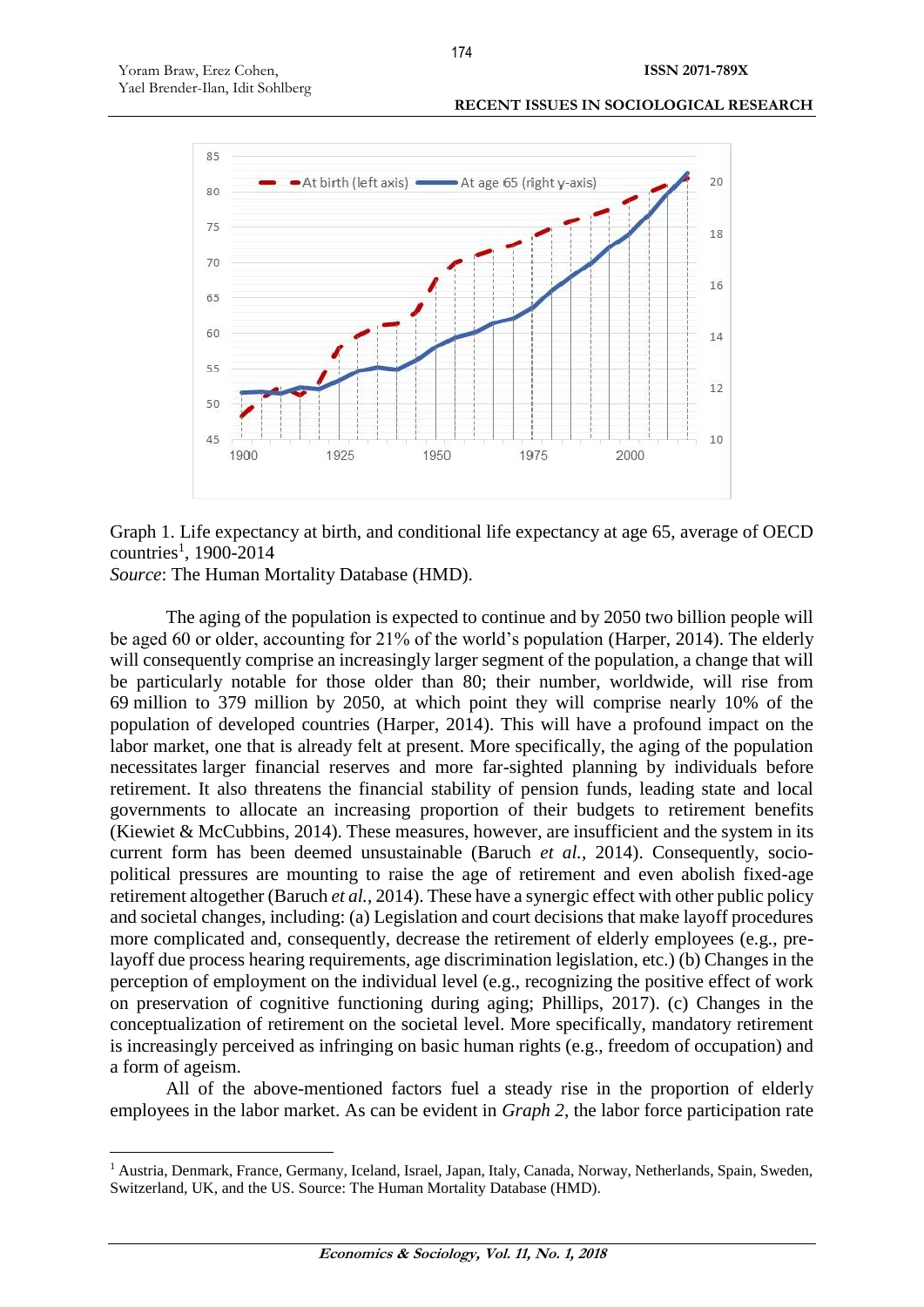in OECD countries of those under 65 was relatively stable between 2000 and 2015. In contrast, the participation rate of persons over 65 has steadily increased during this period. For example, the labor force participation rate in the same age group grew from 11.01% in 2000 to 14.20% in 2015 in OECD countries (see *Graph 2*).



Graph 2. Labor force participation rate, 65 or older, percent in same age group (i.e., number of employed people of a given age as a percentage of the total number of people in that same age group), OECD countries, 2000-2015

*Source*: Labor Market Statistics, OECD Database.

Analysis of change in labor force participation rates over the years is also illuminating. As is evident in *Graph 3* between 2000 and 2015 the overall labor force participation rate declined by 2.51% (as described earlier, for example; Fujita, 2014; Hipple, 2016). This sharply contrasts with the substantial increase in participation rate (i.e., 59.49%) that was evident in those aged 65 or older. Moreover, the increase is associated with age; between 2000 and 2016 there was a larger increase in participation rate among those aged 75 or older as compared to those 65 or older (66.7% and 59.3%, respectively; see *Appendix*). The increase was also more notable among females during this period; there was a 75.9% increase among females aged 65 to 74 years as compared to an increase of 45.3% among males. See *Appendix*.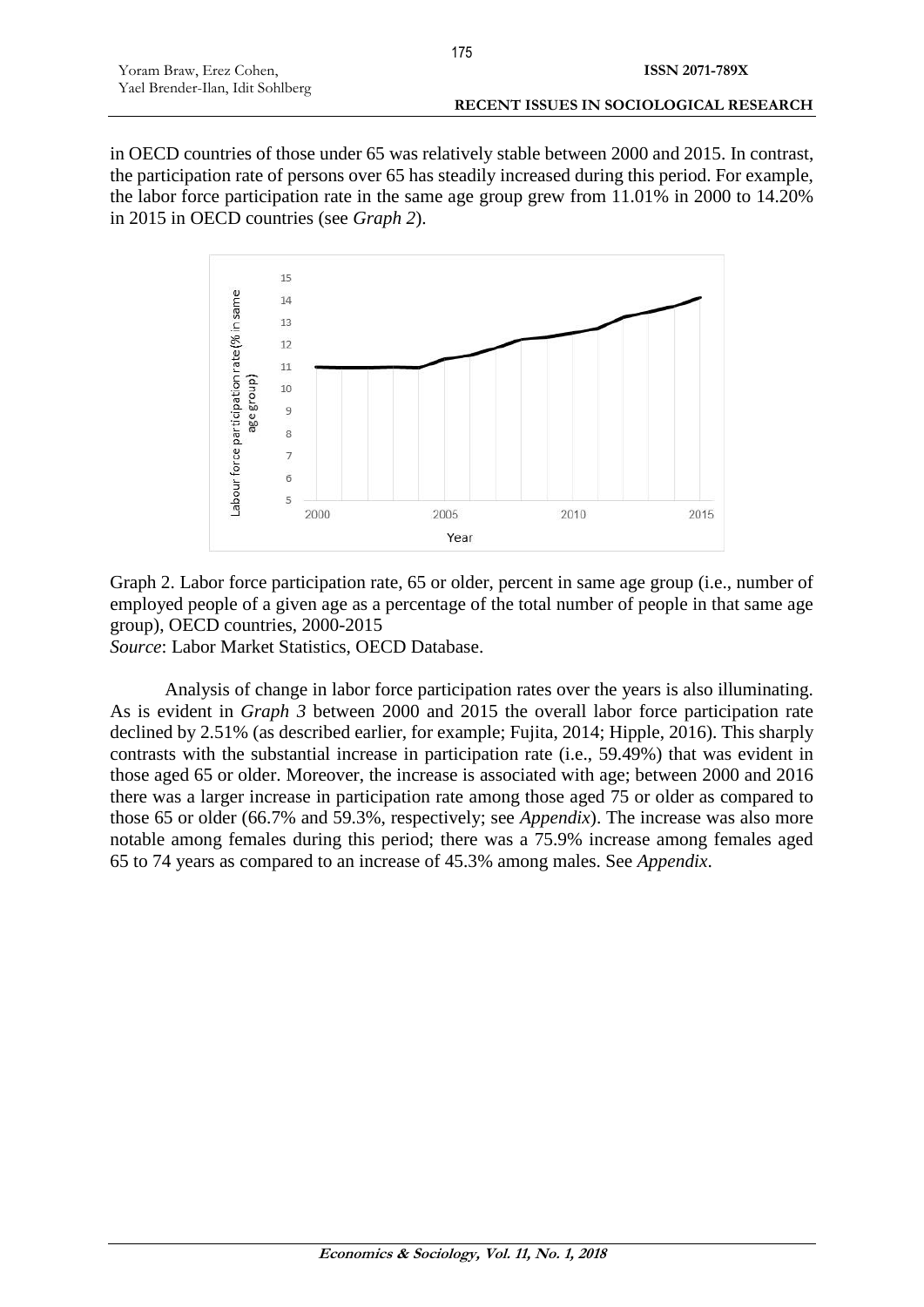#### **RECENT ISSUES IN SOCIOLOGICAL RESEARCH**



Graph 3. Labor force participation, rate of change stratified by age, OECD countries, 2000 to 2016 *Source*: OECD database.

Elderly dependency ratios (EDRs) are defined as the ratio of persons aged 65 or older from the working-age population (i.e., under 65). Corresponding to the earlier presented findings, a rapid shift toward increased EDRs was evident in most developed countries over the last decades. For example, EDRs in OECD countries rose from 17.55% in 1990 to 25.45% in 2016 (see *Graph 4*).



# Graph 4. Dependency ratio (%) of the elderly (ages 65+ / ages 20-64), OECD countries, 1990- 2016

*Source*: Labor market statistics, OECD Database.

To conclude, the proportion of elderly employees in the labor market is steadily rising, necessitating changes on both the individual and societal level (e.g., reorganization of retirement arrangements in order to sustain an adequate quality of living in old age; McGrattan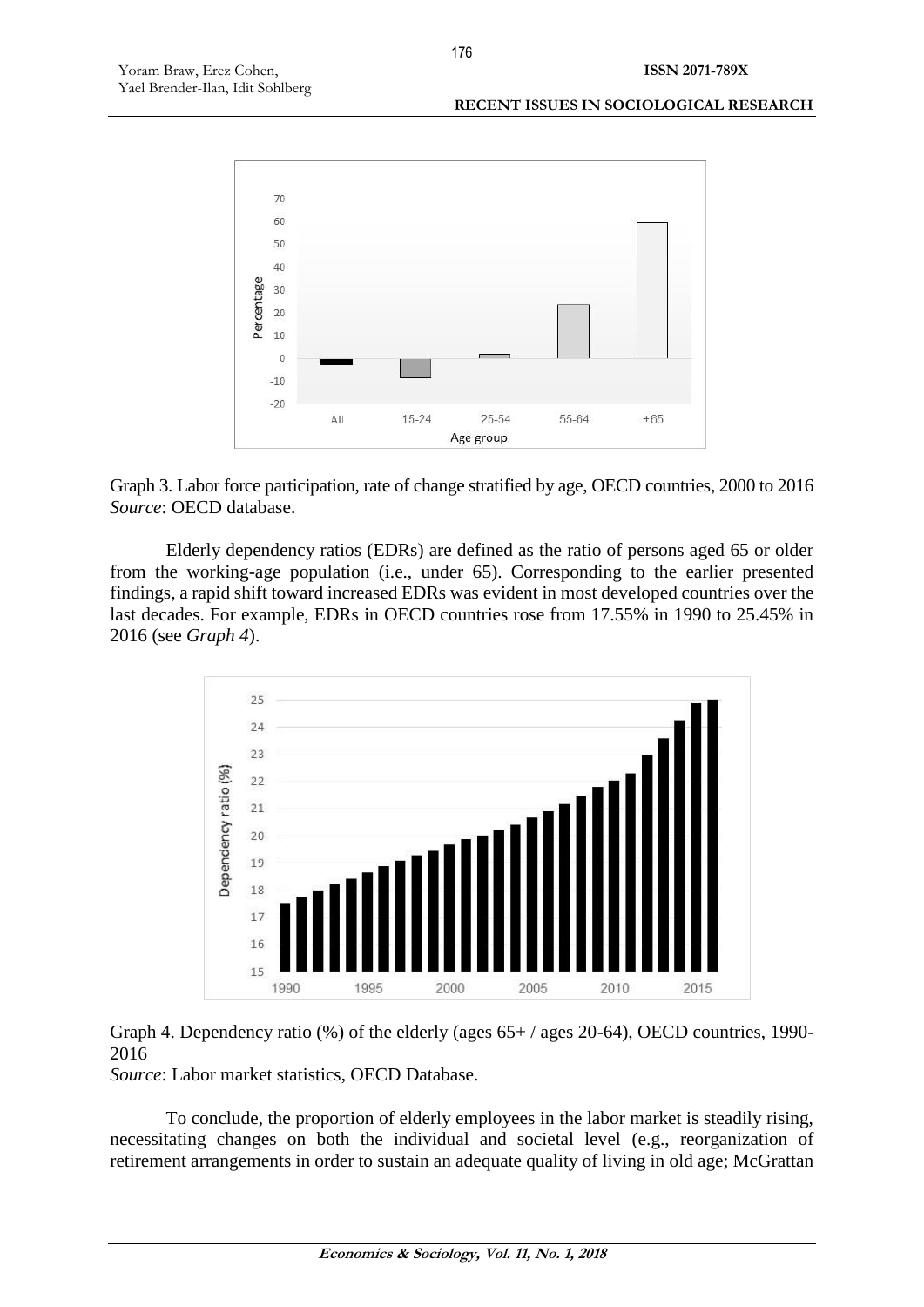| Yoram Braw, Erez Cohen,          | ISSN 2071-789X                         |
|----------------------------------|----------------------------------------|
| Yael Brender-Ilan, Idit Sohlberg |                                        |
|                                  | RECENT ISSUES IN SOCIOLOGICAL RESEARCH |

177

& Prescott, 2017). Beyond these obvious challenges, however, the aging workforce will also face a more insidious challenge, as will be detailed in the following sections.

# *1.2. Neuropsychological consequences of the changes in longevity*

Aging is accompanied by a natural decline in several cognitive abilities (Verhaeghen, 2013). This age-related cognitive decline (ARCD; Smith & Rush, 2006) mainly affects fluid intelligence, the ability to use abstract relational reasoning in order to solve novel problems (Chuderski, 2013). It also impacts working memory (i.e., the ability to store information for short periods of time and manipulate it) and other processes in which time constraints play a crucial role. Although the exact mechanisms underlying these changes are still debated (e.g., Bugg *et al.*, 2006), they are correlated with structural and functional changes in the brain (Murman, 2015; Wyss-Coray, 2016). Healthy aging, however, is usually *not* associated with decreased productivity. This mainly stems from the ability of elderly employees to adapt themselves to their changing abilities while continuing to accumulate professional experience and knowledge (Li *et al.*, 2015). Correspondingly, Burtless (2013) concluded that there is little evidence of lowered productivity of an aging workforce. In fact, the author suggested that elderly employees may be more productive than average workers who are younger (Burtless, 2013).

Some individuals, however, experience a decline in cognitive functioning that goes beyond natural age-associated changes. Dementia is a clinical syndrome caused by a progressive degeneration of the brain (Hardiman *et al.*, 2016). It is characterized by a decline in cognitive (e.g., memory, language, and problem-solving), emotional, and behavioral functioning. These are manifested in declining daily functioning and dwindling capacity for independent living (Hugo & Ganguli, 2014; Welsh-Bohmer & Warren, 2006). Differences in the brain regions in which the degeneration commences determine the initial symptoms of the disease and thereby the sub-category of dementia the patients will be diagnosed with. For example, Alzheimer's disease is the most common type of dementia, accounting for approximately 70% of dementia cases (Reitz & Mayeux, 2014). It is characterized by a decline in memory and learning capacity as a result of damage to the hippocampus and related brain structures (Welsh-Bohmer & Warren, 2006). These symptoms contrast with those of other dementias in which initial symptoms may, for example, be manifested in behavioral-emotional disturbances (e.g., frontotemporal dementia, FTD; see elaboration in the next section). As the disease progresses and additional brain regions are affected, the different dementias become increasingly similar to one another as the patients progressively lose their ability to perform even basic daily functions.

The decline in functioning that characterizes dementia may begin years *before* a formal diagnosis is given (Brown, Devanand, Liu, & Caccappolo, 2011). This is clearly evident in longitudinal studies (e.g., a study with an impressive follow-up period of 18 years; Rajan *et al.*, 2015). The decline in this stage of the disease is primarily manifested in instrumental activities of daily living (iADLs). These include the ability to assemble tax records and other important documents, pay attention and comprehend information, remember appointments, and drive safely (see also p. 620 in Brown *et al.*, 2011). For example, Ronald Reagan was diagnosed with Alzheimer's disease *after* the end of his second term in office. The decline in his functioning may, however, have already begun during his presidency; Berisha, Wang, LaCross, and Liss (2015) analyzed Reagan's transcripts and found a reduction in the number of unique words and an increase in conversational fillers and non-specific nouns over time. This vivid example illustrates the insidious pathological process of dementia and its emergence years before a formal diagnosis is even contemplated.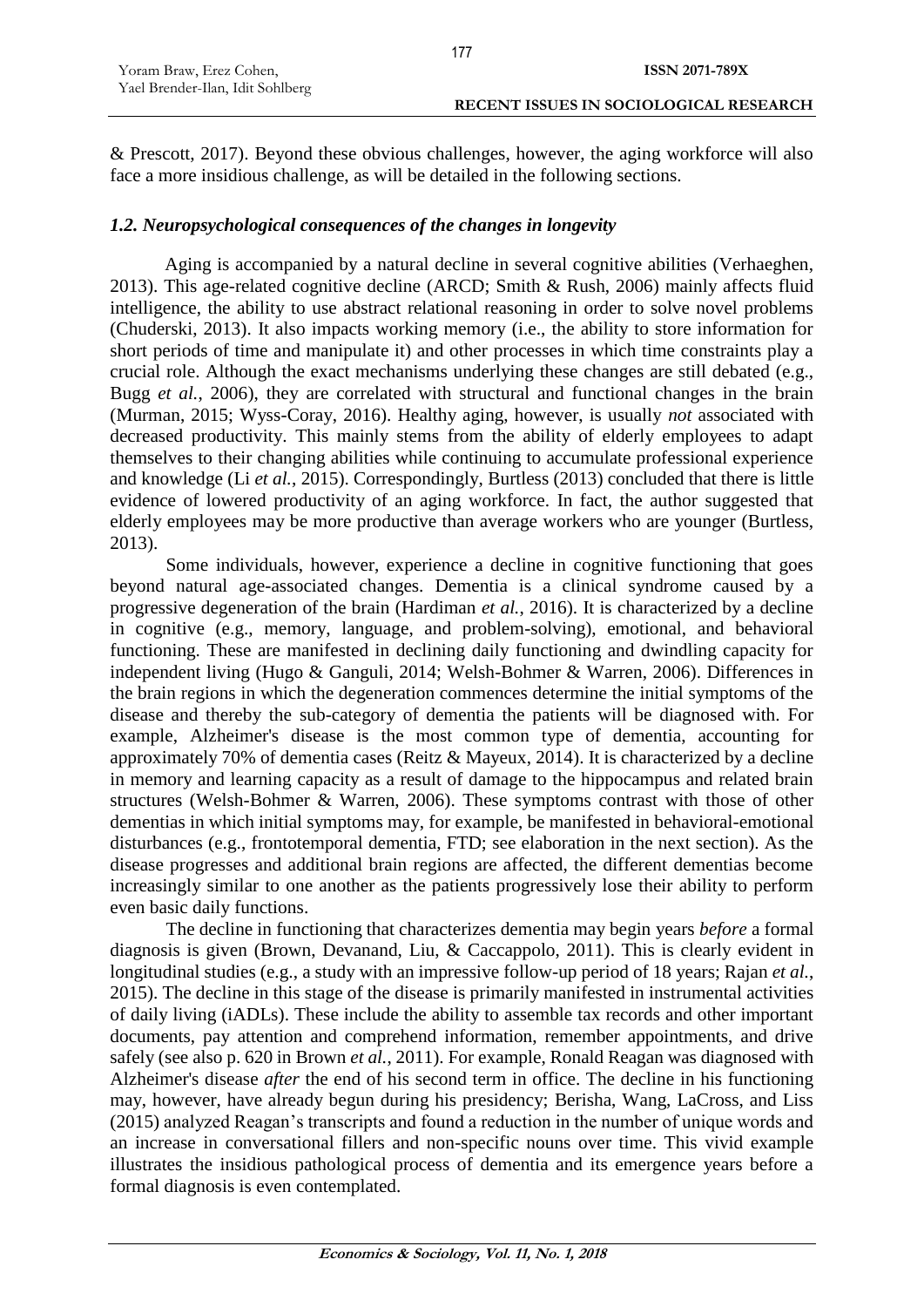#### *1.3. Dementia and the future labor market*

Aging is strongly associated with an increased risk of developing dementia. For example, the prevalence of Alzheimer's disease increases exponentially with age, reaching almost 50% among those 85 or older (Castellani *et al.*, 2010). The increased life expectancy has, therefore, a direct impact on the number of dementia patients. Epidemiological data makes this fact painfully clear; an estimated 35.6 million people lived with dementia worldwide in 2010 and their number is expected to almost double every 20 years, reaching 65.7 million in 2030 and 115.4 million in 2050 (Prince *et al.*, 2013). *Since elderly employees constitute an increasing proportion of the workforce, the number of employees with dementia is expected to steadily increase with time*. This growth will have numerous negative consequences in both the individual and organizational levels and will radically reshape the workplace. For example, employees with Alzheimer's disease may forget to perform tasks, maintain appointments, and will generally perform their work inefficiently. Other impairments may have even more subtle effects on employees' vocational functioning. For instance, emotional-behavioral disturbances (e.g., irritability and difficulty in comprehending social cues) may strain interactions with coworkers/supervisors and thereby affect work atmosphere and lead to decreased productivity.

Studies of occupational competence of older workers with dementia give a glimpse to the likely effects of the disease on the workplace. Evans (2016) found that the emergence of dementia took the form of a slow transition that was not noticed at first by co-workers. Subtle changes included forgetfulness, disorganization, errors, and sluggishness. Only later, as the person's functioning continued to deteriorate, did co-workers begin to note these changes. *This last point stresses the fact that employees' functional decline may go unrecognized, at least in the initial stages of the disease*. Moreover, the functional decline may be interpreted erroneously *even* after it becomes noticeable. For example, Evans (2016) notes that, as their functioning progressively declined, these employees experienced difficulties with co-workers and supervisors and were perceived as workers of poor quality. This suggests that both supervisors and co-workers may overlook the possibility that dementia as the source of an employee's functional decline. Moreover, they may still fail to establish an appropriate work environment for the employee even after becoming aware of his/hers diagnosis. This is not particularly surprising since the general public has common misconceptions regarding dementia and only a fair to moderate knowledge of the disease (Cahill *et al.*, 2015). Further complicating matters is the fact that certain types of dementias are not manifested in relatively easily identifiable changes in cognitive abilities. For example, frontotemporal dementia (FTD) typically develops in the sixth decade of life (Onyike & Diehl-Schmid, 2013). The clinical symptomatology of its behavioral variant is dominated by gradual changes in social behavior and personality (Jones & Neary, 2016). These changes (e.g., poor decision-making, impulsivity, socially inappropriate behavior, and lack of empathy) may be accompanied by relatively *intact* cognition, at least in the initial stages of the disease. Thus, identification of this variant of FTD may be particularly challenging and the decline in the employee's functioning may continue for a lengthy period before the existence of dementia is suspected. It can be argued that the employee should notify the employer of changes in his/her medical condition and vocational functioning. However, such a belief is somewhat naive. Moreover, it disregards the fact that a sizable proportion of dementia patients have decreased awareness of their impairments. Impaired awareness (also known as lack of insight or anosognosia) is a key symptom of dementia; patients may outright deny being ill or otherwise minimize the impact of the impairments on their functioning (Lehrner *et al.*, 2015). Thus, the neuropathology of dementia can make it difficult to self-identify impairments and, consequently, reliably report them to employers and co-workers. In fact, seeking medical help may only occur after the urgings of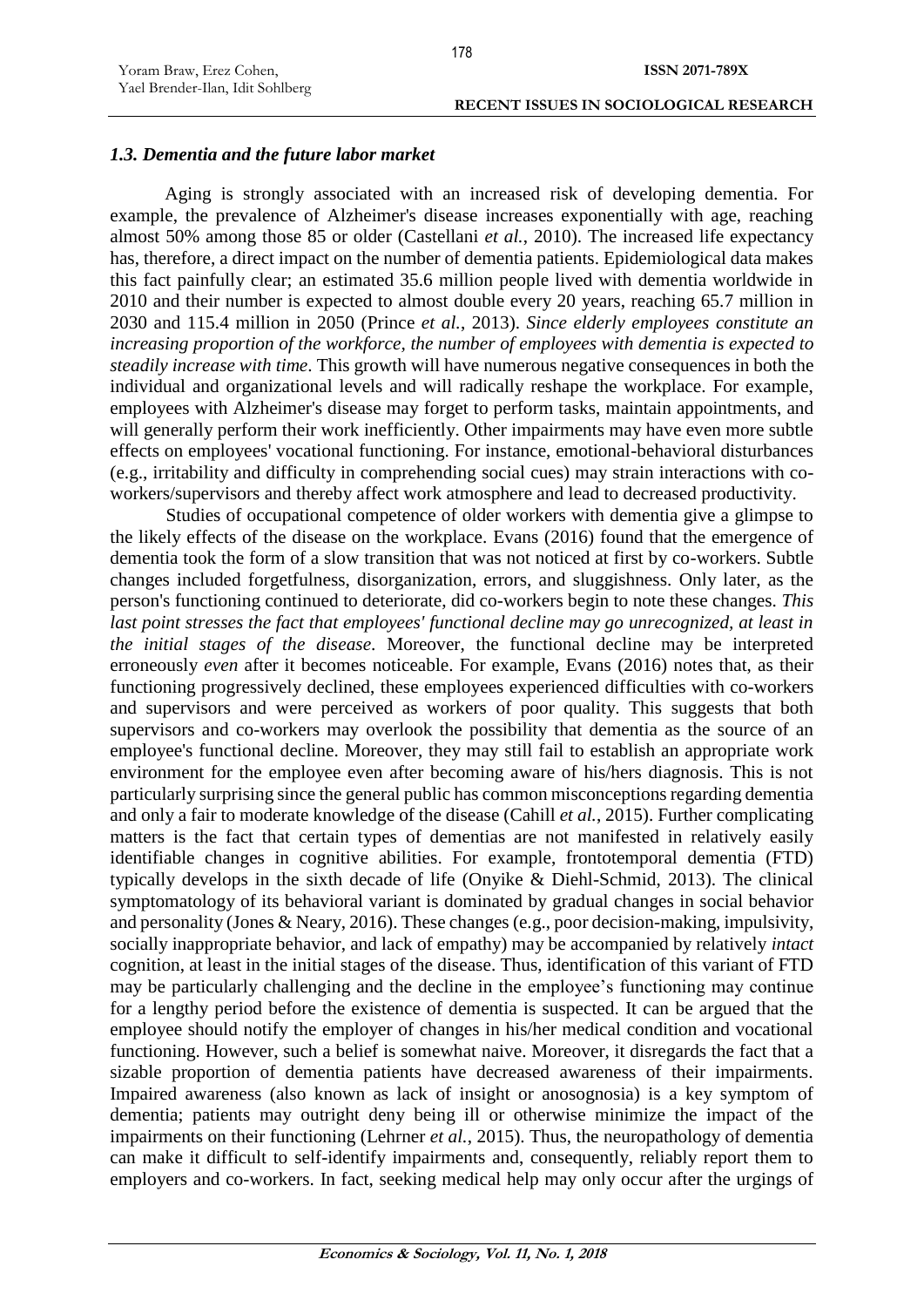family members or other concerned individuals. Taken together, a growing segment of the workforce is likely to be afflicted by vocational impairments of which they- and those around them- may only be partially aware, if at all.

As noted earlier, increased life expectancy and societal changes (e.g., legislation and court decisions) will have a major impact on the labor market. A growing segment of the workforce will consist of employees with dementia and declining vocational functioning. Moreover, vocational decline may go unnoticed- at least in the initial stages of the disease- due to impaired self-awareness the employees, coupled with general lack of public knowledge and misconceptions regarding dementia. Consequently, timely diagnosis of the disease and workplace adjustments (reduction in work responsibilities, retirement etc.) may be delayed. The workplace adjustments may also be adopted inefficiently or, worse, haphazardly as a response to a crisis. These will have a negative effect on both the employee and the workplace.

#### **2. Methodological approach**

As the first stage of the qualitative review, we assessed the rate of scientific publications focusing on the effect of dementia on the labor market (e.g., employees vocational functioning, policies pertaining to employees with dementia etc.) For this aim, we conducted a nonexhaustive literature search in the electronic databases Scholar, PubMed, and Web of Science in the period between 1906 (first publication by Dr. Alzheimer; Hippius & Neundörfer, 2003) and November 2017. The search was conducted using the keywords DEMENTIA or NEURODEGENERATIVE DISORDER/S and [WORK\* or LABOR/LABOR or VOCATIONAL]. Studies were selected if they included in their title or abstract one of these keywords. The initial literature review suggested that prior to the year 2000, scant attention was given to the subject of dementia in the workplace, though some publications noted the possible effects on care-givers of dementia patients. Noted exceptions were a study that assessed effectiveness of an intervention aimed at improving occupational performance of dementia patients (Josephsson *et al.*, 1995) and a study which addressed general issues pertaining to the aging in the workplace (though dementia was not the focus of the study; McDaniel & Brenda, 1997). There has been a steady increase in publications since then, likely due to the aging of the population and an increased awareness of the functional impairments that may precede the diagnosis of dementia. With regard to the later development, defining mild cognitive impairment (MCI; Petersen *et al.*, 1999), in an attempt to define pre-dementia conditions, has greatly encouraged such publications. These publications focused initially on young-onset patients (Ohman *et al.*, 2001) and work related factors as a risk factor for the development of dementia (Seidler *et al.*, 2004). These, however, were broadened later to include the effects of dementia on vocational capacity, the early signs of dementia in the workplace, etc. (i.e., broader concerns that the current review focuses upon).

After assessing the longitudinal trends in scientific publications and ascertaining sufficient data to achieve adequate understanding regarding the effects of dementia of the labor market (see; 3.1. Initial litrauture review), we performed the main litrauture review. This review focused on the following topics: (a) Changes in life expectancy and, consequently, the age composition of employees in the labor market. (b) Natural and pathological changes in neuropsychological functioning at old age. (c) Predicted changes in the labour market as a result of the integrative effects of the two earlier topics. Because of the modest number of publications identified in our initial literature review, a qualitative analysis of the literature - rather than quantitative methods (e.g., meta-analytic techniques) – appeared most appropriate. We based the review on the publications found in the initial literature review, as well as a non-exhaustive literature search in the electronic databases Scholar, PubMed, and Web of Science in the period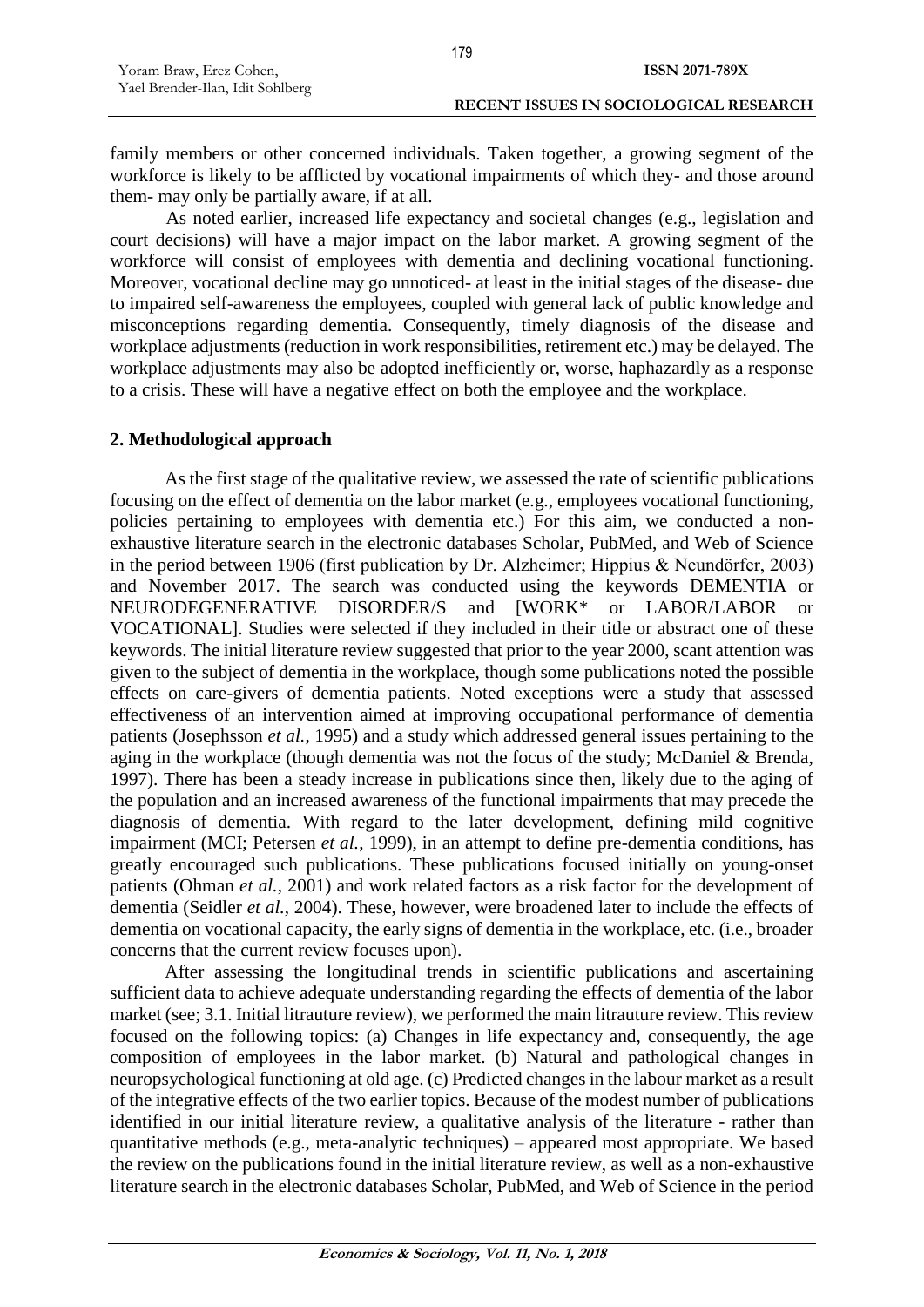between 1990 and November 2017. The search was conducted using the keywords that were noted earlier, as well as keywords that were relevant for each of the topics (e.g., OLD AGE, GERIATR\*, ELDER\*, LIFE EXPECTANCY, LONGEVITY, ELDERLY DEPENDENCY RATIOS, COGNITI\*, ALZHEIMER\* etc.). The findings of this qualitative review were summarized and served as the basis for policy recommendations (see next section). This section was based on the authors' prior acquaintance with the topics. Additional literature review was used, when needed, to enhance this prior knowledge and, consequently, the quality of the suggested recommendations.

#### **3. Discussion and policy recommendations**

Establishing a general retirement policy that responds to the global rise in life expectancy is imperative. Its formulation will necessitate negotiating diverse public and private sector interests. It will also mandate the balancing of intricate economic, legal and ethical dilemmas that go beyond the need to maintain the stability of pension funds. *This presents a valuable opportunity to raise awareness regarding the expected effects of dementia on the labor market and to establish coherent and humane policies to deal with these looming challenges*. The labor market has adapted to the impact of rapid neuropathological processes that employees sustain at a relatively young age (e.g., traumatic brain injury; Brazinova *et al.*, 2015). In contrast, dementia mainly affects older persons and, therefore, is relatively novel to institutions and policymakers in the labor market. Since the impact of dementia on the labor market is expected to be substantial, careful and thoughtful planning are needed. Following is a list of pressing issues, accompanied by relevant policy recommendations:

# *3.1. Early diagnosis of employees with dementias*

Early diagnosis of dementia is vital in light of ongoing efforts to develop more effective treatments for the disease (Laver *et al.*, 2016). Most individuals with cognitive impairmentsincluding dementia- prefer to be informed about their diagnosis as soon as possible, so that they can plan for the future and safeguard their autonomy as much as possible (Pinner & Bouman, 2003; van den Dungen *et al.*, 2014). Early diagnosis of dementia, however, is challenging due to an overlap between natural age-associated cognitive decline and the effects of dementia (Braw *et al.*, 2012). Moreover, reliance on employee, co-workers, and/or supervisor to identify the decline in functioning and to conceptualize it as a neuropathological process may prove difficult (due to lack of awareness, incomplete knowledge, misconceptions of dementia, etc.) *Periodic competency testing of elderly employees may enable early diagnosis of dementia*. This, however, will necessitate addressing practical challenges and ethical dilemmas. First, laboratory tests can be used, at present, only as supporting evidence for the diagnosis of dementia. Trained clinicians will, therefore, be required for the evaluation of employees. Trained neurologists, psychiatrists, and clinical neuropsychologists are ideally suited for this purpose, but their services are costly. Cox and Pardasani (2013) suggest that dementia symptoms may be assessed by human resources professionals. However, as the authors note, they do not have any training in mental health or in performing cognitive assessments. They may, therefore, be ill-suited to handle this challenging task. Second, mandatory evaluations of a large segment of the population raise ethical dilemmas regarding employee privacy and autonomy, employer rights to terminate employment based solely on medical diagnosis (i.e., before any significant decline in functioning is evident), etc. (Strech *et al.*, 2013). Employees may oppose a policy of mandatory medical examinations that threatens to lead to work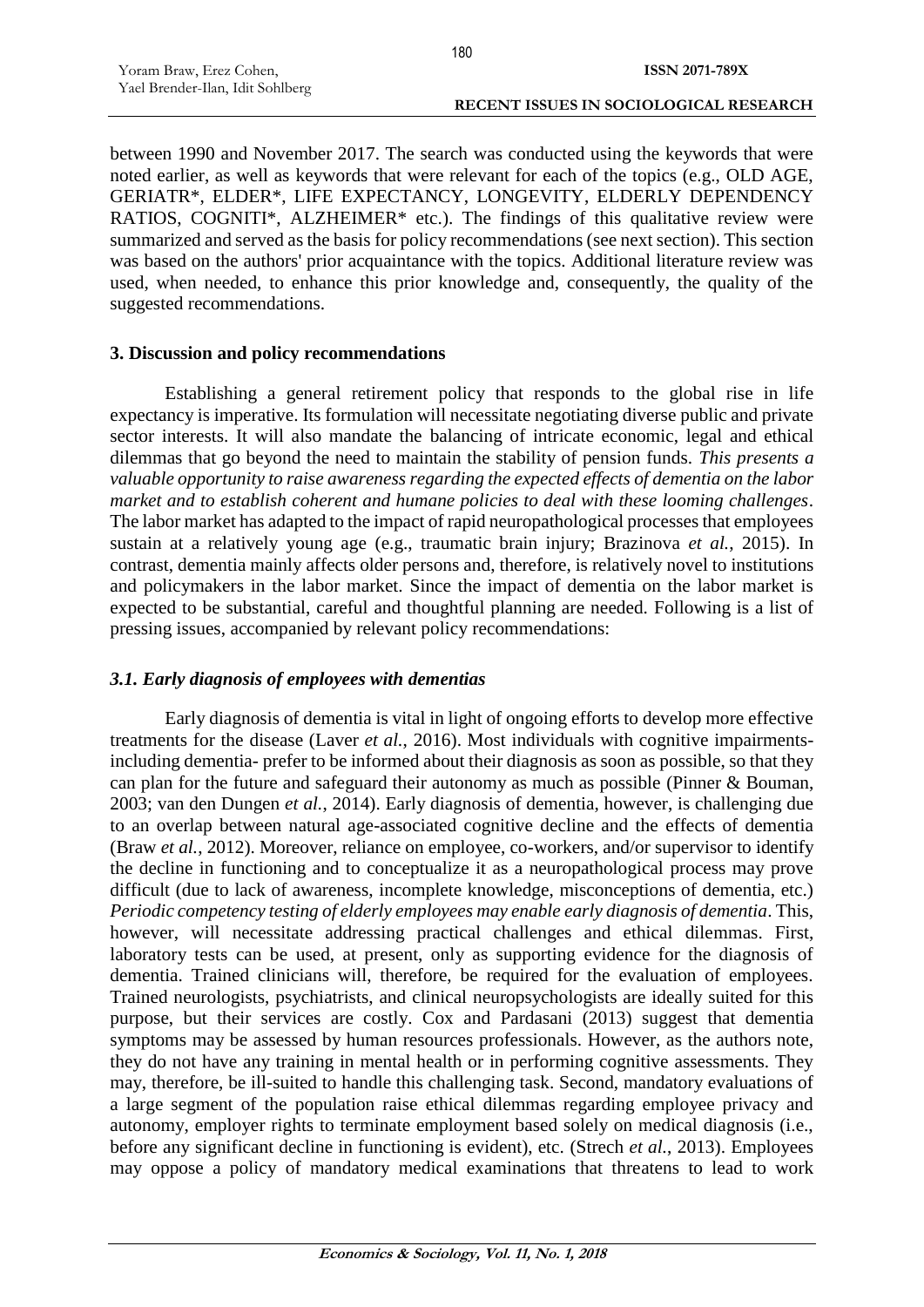termination. They may note in their objections that their employment has additional positive effects, beyond providing financial security. It can, for example, enhance quality of life and satisfaction (van der Heide *et al.*, 2013; van der Noordt *et al.*, 2014) and decrease tension among family members (common in families of dementia patients; Adelman *et al.*, 2014). Employers, in contrast, may call for an even more flexible retirement policy, one that will allow work termination based on additional organizational considerations besides the employee's performance on the dementia evaluation. Overall, the impact of implementing such policies will have to be thoroughly evaluated and alternative solutions entertained. Lessons learned from the emerging field of neuroethics can be of value in this regard (Figueroa, 2016).

#### *3.2. Establishing psychoeducational programs focused on dementia*

Lack of knowledge and misconceptions regarding dementia are common (Cahill *et al.*, 2015). These include, among others, the erroneous belief that dementia is a normal part of aging and the uncertainty about the point at which normal age-related cognitive decline becomes severe enough to indicate dementia (Cahill *et al.*,  $2015)^2$ . The knowledge that an employee is diagnosed with dementia, therefore, does not guarantee that it will be utilized in a manner that serves the interests of all involved parties<sup>3</sup>. Psychoeducational programs offer to- at least partially- remedy this state of affairs and should, therefore, be key components of any policy that targets the aging workforce. These programs can enhance the knowledge of policymakers and employers, decrease misconceptions (e.g., those regarding the productivity of older workers; Loretto & White, 2006; Van Dalen *et al.*, 2010) and combat ageism. The practical gains of such programs include earlier diagnoses of dementia as well as accommodations for employees already diagnosed with the disease. They can also contribute to increased overall efficiency; elderly employees will be recruited based on their merit (rather than ingrained biases) and fewer employees will be dismissed while their vocational functioning is relatively intact. Finally, the incentive to invest in employee training and development will increase as employment is re-conceptualized in longer time frames.

Psychoeducational programs can be constructed based on prior experience with similar programs in the field of psychogeriatrics (e.g., Jensen *et al.*, 2015). Of note is a recent review by Surr *et al.* (2017) that stipulates common features of efficacious educational programs for those working with dementia patients (i.e., health and social care workforce). With regard to the labor market, a pilot study by Cox and Pardasani (2013) suggests that human resources professionals were very interested in additional training and information on dementia and how to discuss it with employees. Furthermore, the authors noted that social workers can play important roles in instituting policies and programs that meet the needs of both employees with dementia and their caregivers (Cox & Pardasani, 2013). These constitute both a target of psychoeducational programs and ambassadors for spreading knowledge and promoting better integration of elderly employees in the workforce.

# *3.3. Aiding employees diagnosed with dementia*

 $\overline{a}$ 

Work is a major component in the lives of many dementia patients. These employees face challenges in sustaining adequate vocational functioning over time and their financial security is constantly under threat (Ritchie *et al.*, 2015). Many experience a loss of confidence

<sup>2</sup> Notably, knowledge of dementia is particularly poor among racial and ethnic minority group (Cahill *et al.*, 2015). <sup>3</sup> These interests may in fact conflict with one another. For example, an employer may strive to terminate the employment while the employee may aspire to continue the employment for the longest duration possible.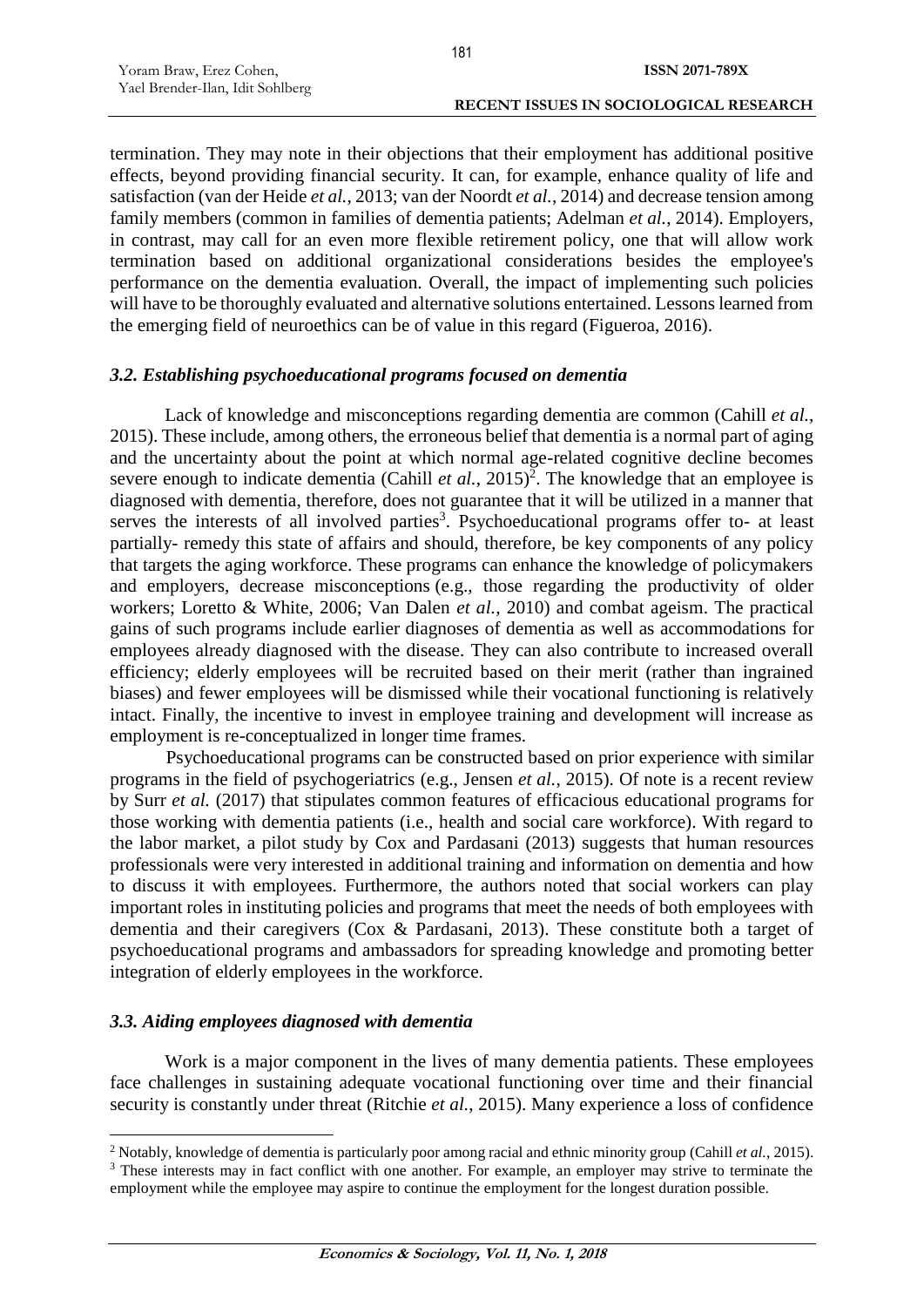and increased anxiety during this period, are treated poorly in their workplace and do not receive the resources to which they are entitled (Chaplin & Davidson, 2014; Ritchie *et al.*, 2015). Overall, even those capable of continuing some form of employment have limited vocational opportunities and workplaces are ill-prepared to identify and support them (Evans, 2016). This highlights the necessity of establishing specialized support and vocational rehabilitation services that will enable employees to maximize their potential (as advocated by Ritchie *et al.*, 2015). Development of strategic policies and educational programs can assist human resources professionals and other relevant personnel to address these sensitive issues in a humane and ethical manner. More generally, organizations will need to transform their work environment to be more responsive to the psychosocial needs of employees with dementia.

#### *3.4. Policy monitoring and assessment*

Conducting impact assessments (IAs) of the adopted policy is imperative (Adelle  $\&$ Weiland, 2012) and should not neglect unintended consequences. For example, a policy that raises obstacles for elderly employee dismissal may unintentionally discourage employers from hiring older employees or minimize raising wage for those already employed. The IAs should focus on labor market efficiency (i.e., increased productivity and tax revenues and other aspects of economic growth) while factoring in additional import interests (i.e., the social and ethical impact of the policy). Finally, there is insufficient research data regarding the effects of dementia on the workplace (Ritchie *et al.*, 2015). Further research is, therefore, called for in order to inform future policies and assess their efficacy.

# **Conclusion**

The increased global life expectancy leads to a growth in the proportion of elderly employees in the labor market. Consequently, dementia and its accompanying decline in vocational functioning impact a growing segment of the workforce. Further complicating matters is the fact the dementia may not be recognized as the source of the employee's vocational decline because of: (a) the slow progression of the disease and difficulty in separating the decline in functioning from that occurring naturally with aging. (b) the fact that certain types of dementias are not manifested by easily identifiable changes in cognition (e.g., FTD). (c) impaired awareness of the employee, as well as lack of knowledge and misconceptions of co-workers and supervisors. These factors mandate a re-evaluation of current labor, retirement, and pension saving policies. Establishing policies that will benefit employees, organizations, and society will necessitate the balancing of diverse perspectives and interests. In our opinion, four key policy recommendations are of importance: (a) Establishing policies that encourage the early diagnosis of dementia that considering the challenges and ethical dilemmas that they rise. (b) Establishing psychoeducational programs to increase knowledge regarding dementia, its effects and the needs of employees diagnosed with the disease. (c) Provision of assistance to employees diagnosed with dementia, enabling respectable retirement when their condition worsens. (d) Continued monitoring of current policies and the study of dementia and its effects of the workplace.

The possible impact of dementia on the workplace did not receive adequate professional and scholarly attention up-to-date. This is of clear importance as the workplace already began to undergo massive changes as a result of the global increase in life expectancy. Hopefully, the current paper will encourage the needed deliberations that these intricate issues mandate.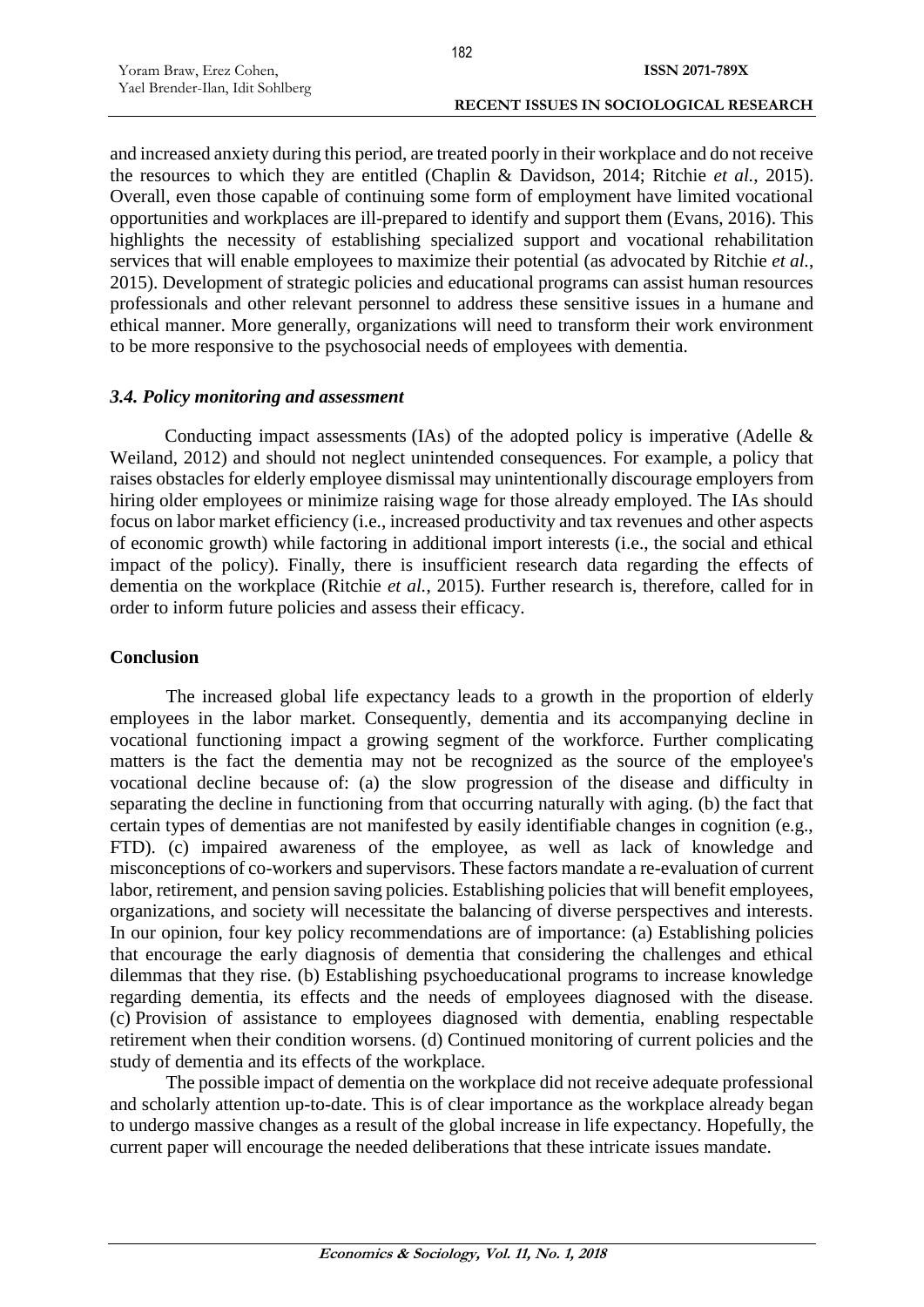#### **References**

- Adelle, C., & Weiland, S. (2012). Policy assessment: the state of the art. *Impact Assessment and Project Appraisal*, *30*(1), 25-33.
- Adelman, R. D., Tmanova, L. L., Delgado, D., Dion, S., & Lachs, M. S. (2014). Caregiver Burden A Clinical Review. *Jama-Journal of the American Medical Association*, *311*(10), 1052-1059.
- Baruch, Y., Sayce, S., & Gregoriou, A. (2014). Retirement in a global labour market: a call for abolishing the fixed retirement age. *Personnel Review*, *43*(3), 464-482.
- Berisha, V., Wang, S., LaCross, A., & Liss, J. (2015). Tracking Discourse Complexity Preceding Alzheimer's Disease Diagnosis: A Case Study Comparing the Press Conferences of Presidents Ronald Reagan and George Herbert Walker Bush. *Journal of Alzheimers Disease*, *45*(3), 959-963.
- Braw, Y., Omer, E., & Ravona-Springer, R. (2012). Challenges in the Clinical Assessment of Mild Cognitive Impairment (MCI). *JINA - The official Journal of the Israeli Neurological Association*, *10*, 18-21.
- Brazinova, A., Rehorcikova, V., Taylor, M. S., Buckova, V., Majdan, M., Psota, M., … Holkovic, L. (2015). Epidemiology of traumatic brain injury in Europe: a living systematic review. *Journal of Neurotrauma*, *33*, 1-30.
- Brown, P. J., Devanand, D. P., Liu, X., & Caccappolo, E. (2011). Functional impairment in elderly patients with mild cognitive impairment and mild Alzheimer disease. *Archives of General Psychiatry*, *68*(6), 617-626.
- Bugg, J. M., Zook, N. A., DeLosh, E. L., Davalos, D. B., & Davis, H. P. (2006). Age differences in fluid intelligence: contributions of general slowing and frontal decline. *Brain and Cognition*, *62*(1), 9-16.
- Burtless, G. (2013). The impact of population aging and delayed retirement on workforce productivity. *Available at SSRN 2275023*.
- Cahill, S., Pierce, M., Werner, P., Darley, A., & Bobersky, A. (2015). A Systematic Review of the Public's Knowledge and Understanding of Alzheimer's Disease and Dementia. *Alzheimer Disease & Associated Disorders*, *29*(3), 255-275.
- Castellani, R. J., Rolston, R. K., & Smith, M. A. (2010). Alzheimer Disease. *Dm Disease-a-Month*, *56*(9), 484-546.
- Chaplin, R., & Davidson, I. (2014). What are the experiences of people with dementia in employment? *Dementia*, 1471301213519252.
- Christensen, K., Doblhammer, G., Rau, R., & Vaupel, J. W. (2009). Ageing populations: the challenges ahead. *Lancet*, *374*(9696), 1196-1208.
- Chuderski, A. (2013). When are fluid intelligence and working memory isomorphic and when are they not? *Intelligence*, *41*(4), 244-262.
- Cox, C. B., & Pardasani, M. (2013). Alzheimer's in the Workplace: A Challenge for Social Work. *Journal of gerontological social work*, *56*(8), 643-656.
- Evans, D. (2016). An exploration of the impact of younger-onset dementia on employment. *Dementia*, *0*(0), 1-20.
- Figueroa, G. (2016). Neuroethics: the pursuit of transforming medical ethics in scientific ethics. *Biological Research*, *49*.
- Fujita, S. (2014). On the causes of declines in the labor force participation rate. *Research Rap Special Report, Federal Reserve Bank of Philadelphia*, *6*.
- Hardiman, O., Doherty, C. P., Elamin, M., & Bede, P. (Eds.) (2016). *Neurodegenerative Disorders: A Clinical Guide* (2 ed.). Cham, CHE: Springer International Publishing.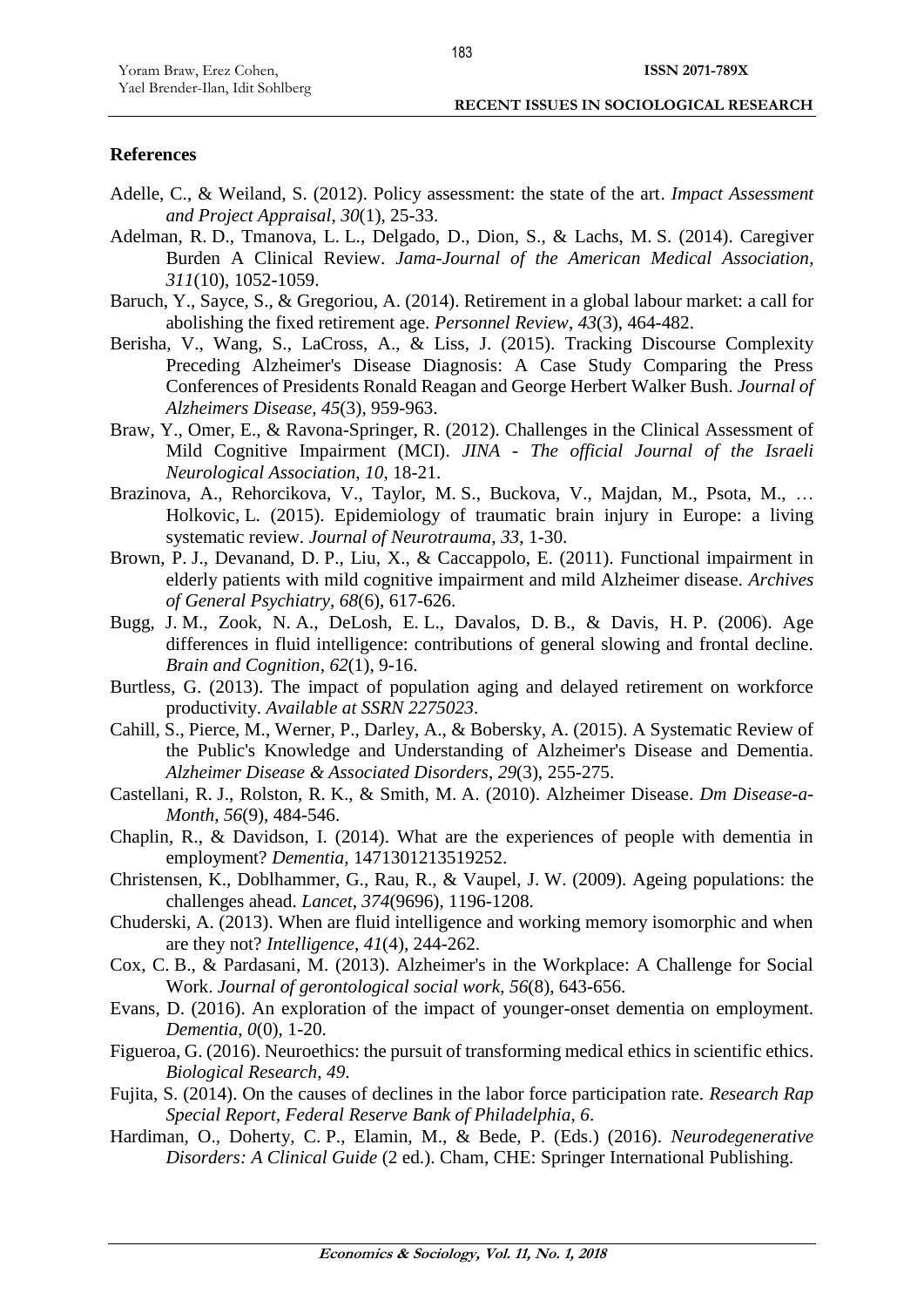- Harper, S. (2014). Economic and social implications of aging societies. *Science*, *346*(6209), 587-591.
- Hippius, H., & Neundörfer, G. (2003). The discovery of Alzheimer's disease. *Dialogues in Clinical Neuroscience*, *5*(1), 101-108.
- Hipple, S. F. (2016). Labor force participation: what has happened since the peak? *Monthly Labor Review*.
- Hugo, J., & Ganguli, M. (2014). Dementia and Cognitive Impairment Epidemiology, Diagnosis, and Treatment. *Clinics in Geriatric Medicine*, *30*(3), 421-442.
- Jensen, M., Agbata, I. N., Canavan, M., & McCarthy, G. (2015). Effectiveness of educational interventions for informal caregivers of individuals with dementia residing in the community: systematic review and meta-analysis of randomised controlled trials. *International Journal of Geriatric Psychiatry*, *30*(2), 130-143.
- Jones, M., & Neary, D. (2016). Overview of frontotemporal dementia and the variety of its clinical presentations. In: B. C. Dickerson (Ed.), *Hodges' Frontotemporal Dementia* (2 ed., pp. 30-43). Cambridge, UK: Cambridge University Press.
- Josephsson, S., Backman, L., Borell, L., Nygard, L., & Bernspang, B. (1995). Effectiveness of an Intervention to Improve Occupational Performance in Dementia. *Occupational Therapy Journal of Research*, *15*(1), 36-49.
- Karev, I., & Doron, I. (2017). The Human Right to Leisure in Old Age: Reinforcement of the Rights of an Aging Population. *Journal of Aging & Social Policy*, *29*(3), 276-295.
- Kiewiet, D. R., & McCubbins, M. D. (2014). State and Local Government Finance: The New Fiscal Ice Age. *Annual Review of Political Science*, *17*, *17*, 105-122.
- Laver, K., Dyer, S., Whitehead, C., Clemson, L., & Crotty, M. (2016). Interventions to delay functional decline in people with dementia: a systematic review of systematic reviews. *BMJ Open*, *6*(4).
- Lehrner, J., Kogler, S., Lamm, C., Moser, D., Klug, S., Pusswald, G., ... Auff, E. (2015). Awareness of memory deficits in subjective cognitive decline, mild cognitive impairment, Alzheimer's disease and Parkinson's disease. *International Psychogeriatrics*, *27*(3), 357-366.
- Li, Y., Gao, J., Enkavi, A. Z., Zaval, L., Weber, E. U., & Johnson, E. J. (2015). Sound credit scores and financial decisions despite cognitive aging. *Proceedings of the National Academy of Sciences of the United States of America*, *112*(1), 65-69.
- Loretto, W., & White, P. (2006). Employers' attitudes, practices and policies towards older workers. *Human resource management journal*, *16*(3), 313-330.
- Mathers, C. D., Stevens, G. A., Boerma, T., White, R. A., & Tobias, M. I. (2015). Causes of international increases in older age life expectancy. *Lancet*, *385*(9967), 540-548.
- McDaniel, J. L., & Brenda, G. (1997). Aging Issues in the Workplace: Assisting Workers Who Provide Eldercare. *Workplace Health & Safety*, *45*(5), 261-269.
- McGrattan, E. R., & Prescott, E. C. (2017). On financing retirement with an aging population. *Quantitative Economics*, *8*(1), 75-115.
- Mehta, K. M., & Yeo, G. W. (2017). Systematic review of dementia prevalence and incidence in United States race/ethnic populations. *Alzheimers & Dementia*, *13*(1), 72-83.
- Murman, D. L. (2015). *The Impact of Age on Cognition.* Paper presented at the Seminars in Hearing.
- Ohman, A., Nygard, L., & Borell, L. (2001). The vocational situation in cases of memory deficits or younger-onset dementia. *Scandinavian Journal of Caring Sciences*, *15*(1), 34-43.
- Onyike, C. U., & Diehl-Schmid, J. (2013). The epidemiology of frontotemporal dementia. *International Review of Psychiatry*, *25*(2), 130-137.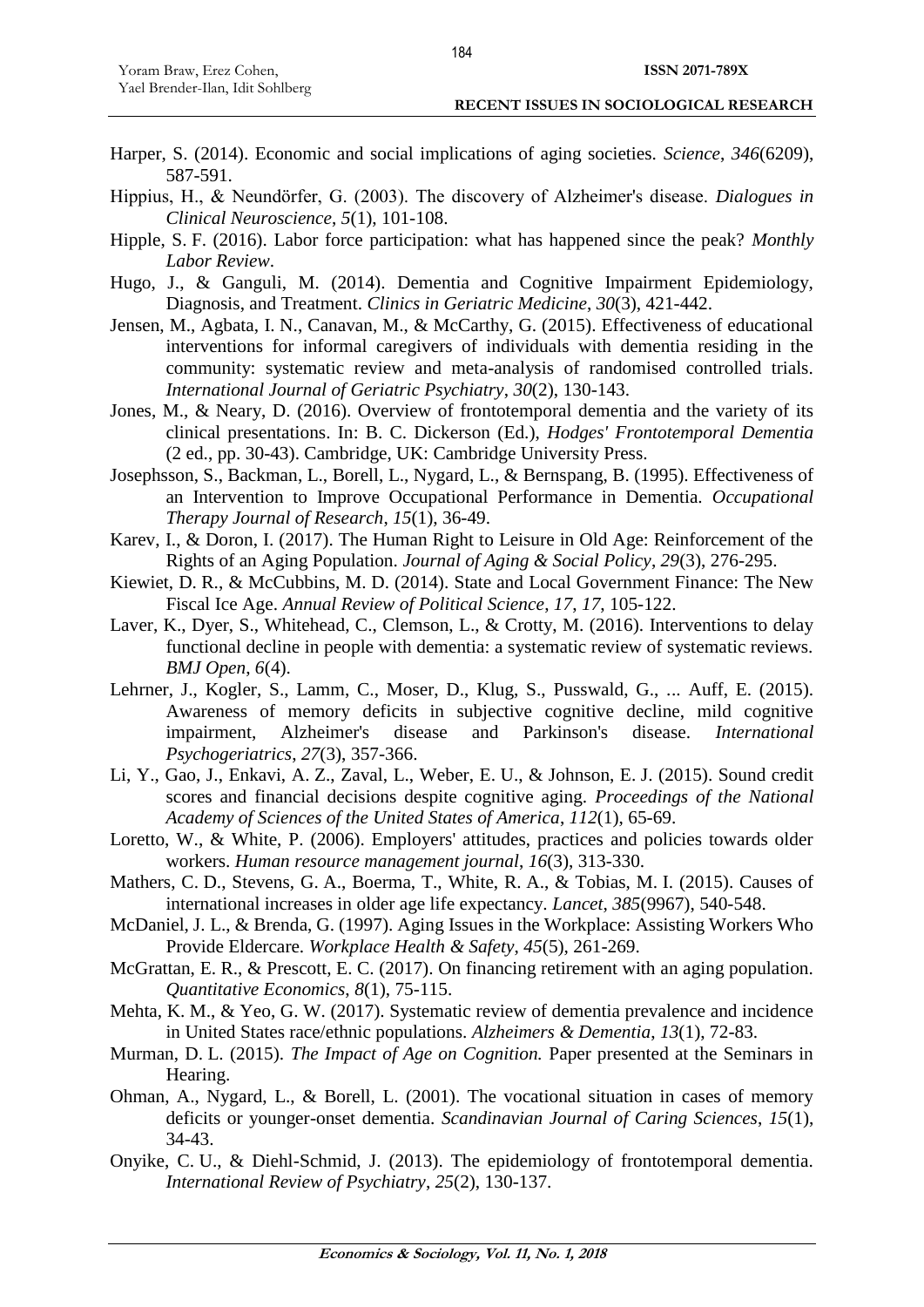- Petersen, R. C., Smith, G. E., Waring, S. C., Ivnik, R. J., Tangalos, E. G., & Kokmen, E. (1999). Mild cognitive impairment: clinical characterization and outcome. *Archives of Neurology*, *56*(3), 303-308.
- Phillips, C. (2017). Lifestyle Modulators of Neuroplasticity: How Physical Activity, Mental Engagement, and Diet Promote Cognitive Health during Aging. *Neural Plasticity*.
- Pinner, G., & Bouman, W. P. (2003). Attitudes of patients with mild dementia and their carers towards disclosure of the diagnosis. *International Psychogeriatrics*, *15*(3), 279-288.
- Prince, M., Bryce, R., Albanese, E., Wimo, A., Ribeiro, W., & Ferri, C. P. (2013). The global prevalence of dementia: A systematic review and metaanalysis. *Alzheimers & Dementia*, *9*(1), 63-75.
- Rajan, K. B., Wilson, R. S., Weuve, J., Barnes, L. L., & Evans, D. A. (2015). Cognitive impairment 18 years before clinical diagnosis of Alzheimer disease dementia. *Neurology*, *85*(10), 898-904.
- Reitz, C., & Mayeux, R. (2014). Alzheimer disease: Epidemiology, diagnostic criteria, risk factors and biomarkers. *Biochemical Pharmacology*, *88*(4), 640-651.
- Ritchie, L., Banks, P., Danson, M., Tolson, D., & Borrowman, F. (2015). Dementia in the workplace: a review. *Journal of Public Mental Health*, *14*(1), 24-34.
- Rossor, M., Collinge, J., Fox, N., Mead, S., Mummery, C., Rohrer, J., ... Warren, J. (2016). Dementia and Cognitive Impairment. In C. Clarke, R. Howard, M. Rossor, & S. Shorvon (Eds.), *Neurology: A Queen Square Textbook* (pp. 289-336). Chichester, UK: John Wiley & Sons.
- Rycroft, S. S., & Giovannetti, T. (2017). Alzheimer's Disease and Other Dementia Disorders. In: N. Chiaravalloti & Y. Goverover (Eds.), *Changes in the Brain*. New York, NY: Springer.
- Seidler, A., Nienhaus, A., Bernhardt, T., Kauppinen, T., Elo, A. L., & Frolich, L. (2004). Psychosocial work factors and dementia. *Occupational and Environmental Medicine*, *61*(12), 962-971.
- Smith, G., & Rush, B. K. (2006). Normal Aging and Mild Cognitive Impairment (Ch. 2). In: D. K. Attix & K. A. Welsh-Bohmer (Eds.), *Geriatric Neuropsychology: Assessment and Intervention*. New York, NY: The Guilford Press.
- Staudinger, U. M., Finkelstein, R., Calvo, E., & Sivaramakrishnan, K. (2016). A Global View on the Effects of Work on Health in Later Life. *Gerontologist*, *56*, S281-S292.
- Strech, D., Mertz, M., Knuppel, H., Neitzke, G., & Schmidhuber, M. (2013). The full spectrum of ethical issues in dementia care: systematic qualitative review. *British Journal of Psychiatry*, *202*(6), 400-406.
- Surr, C. A., Gates, C., Irving, D., Oyebode, J., Smith, S. J., Parveen, S., ... Dennison, A. (2017). Effective Dementia Education and Training for the Health and Social Care Workforce: A Systematic Review of the Literature. *Review of Educational Research*, *87*(5), 966- 1002.
- Truxillo, D. M., Fraccaroli, F., Yaldiz, L. M., & Zaniboni, S. (2017). Age Discrimination at Work. In: Parry & J. McCarthy (Eds.), *The Palgrave Handbook of Age Diversity and Work*. London, UK: Palgrave Macmillan.
- Van Dalen, H. P., Henkens, K., & Schippers, J. (2010). Productivity of older workers: perceptions of employers and employees. *Population and Development Review*, *36*(2), 309-330.
- van den Dungen, P., van Kuijk, L., van Marwijk, H., van der Wouden, J., van Charante, E. M., van der Horst, H., & van Hout, H. (2014). Preferences regarding disclosure of a diagnosis of dementia: a systematic review. *International Psychogeriatrics*, *26*(10), 1603-1618.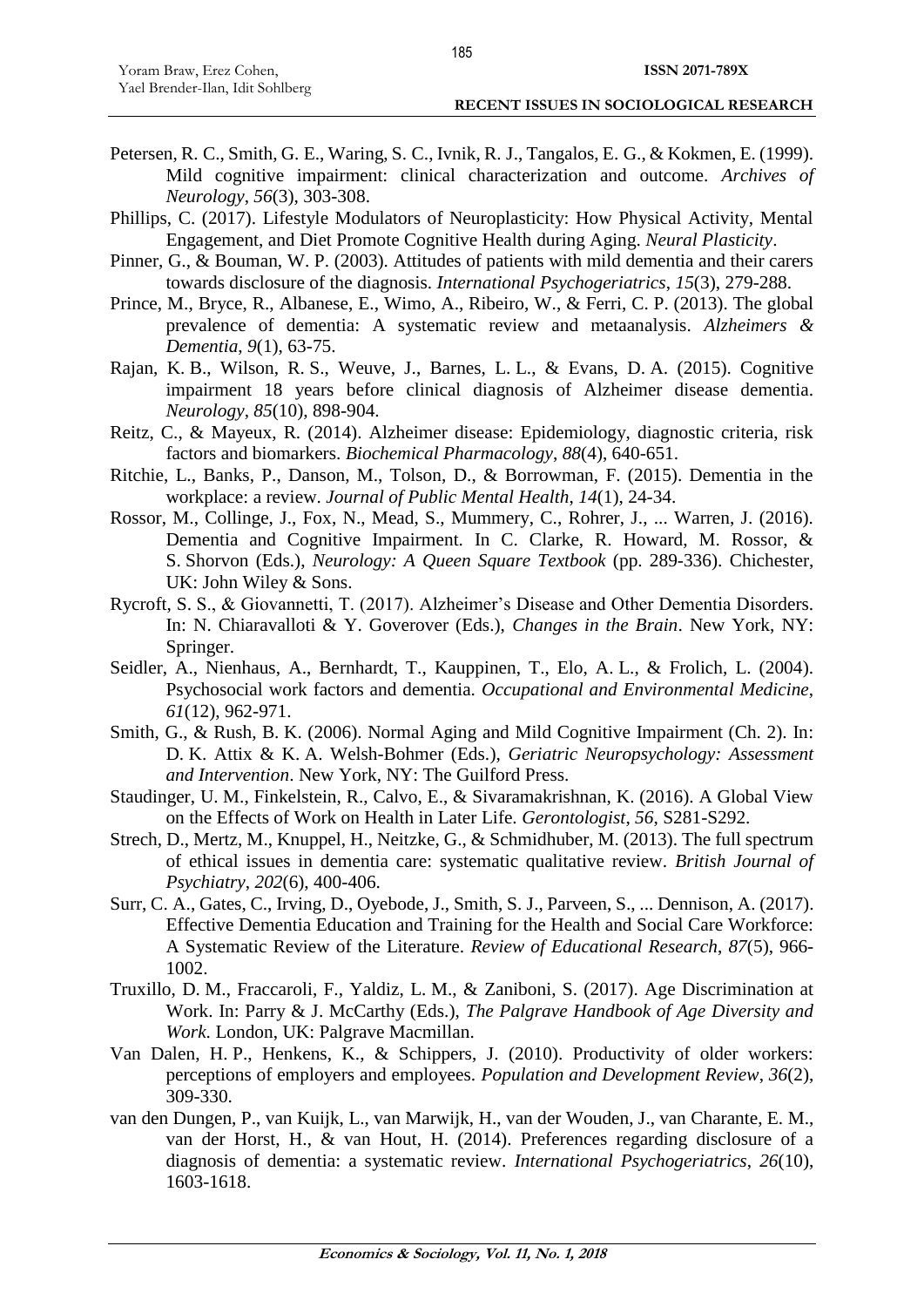- van der Heide, I., van Rijn, R. M., Robroek, S. J. W., Burdorf, A., & Proper, K. I. (2013). Is retirement good for your health? A systematic review of longitudinal studies. *BMC Public Health*, *13*.
- van der Noordt, M., IJzelenberg, H., Droomers, M., & Proper, K. I. (2014). Health effects of employment: a systematic review of prospective studies. *Occupational and Environmental Medicine*, *71*(10), 730-736.
- Verhaeghen, P. (2013). Cognitive Aging. In R. Reisberg (Ed.), *The Oxford Handbook of Cognitive Psychology* (pp. 1014-1035). New York, NY: Oxford University Press.
- Welsh-Bohmer, K. A., & Warren, L. H. (2006). Neurodegenerative Dementias (Ch. 3). In: D. K. Attix & K. A. Welsh-Bohmer (Eds.), *Geriatric Neuropsychology: Assessment and Intervention* (pp. 56-88). New York, NY: The Guilford Press.
- Wyss-Coray, T. (2016). Ageing, neurodegeneration and brain rejuvenation. *Nature*, *539*(7628), 180-186.